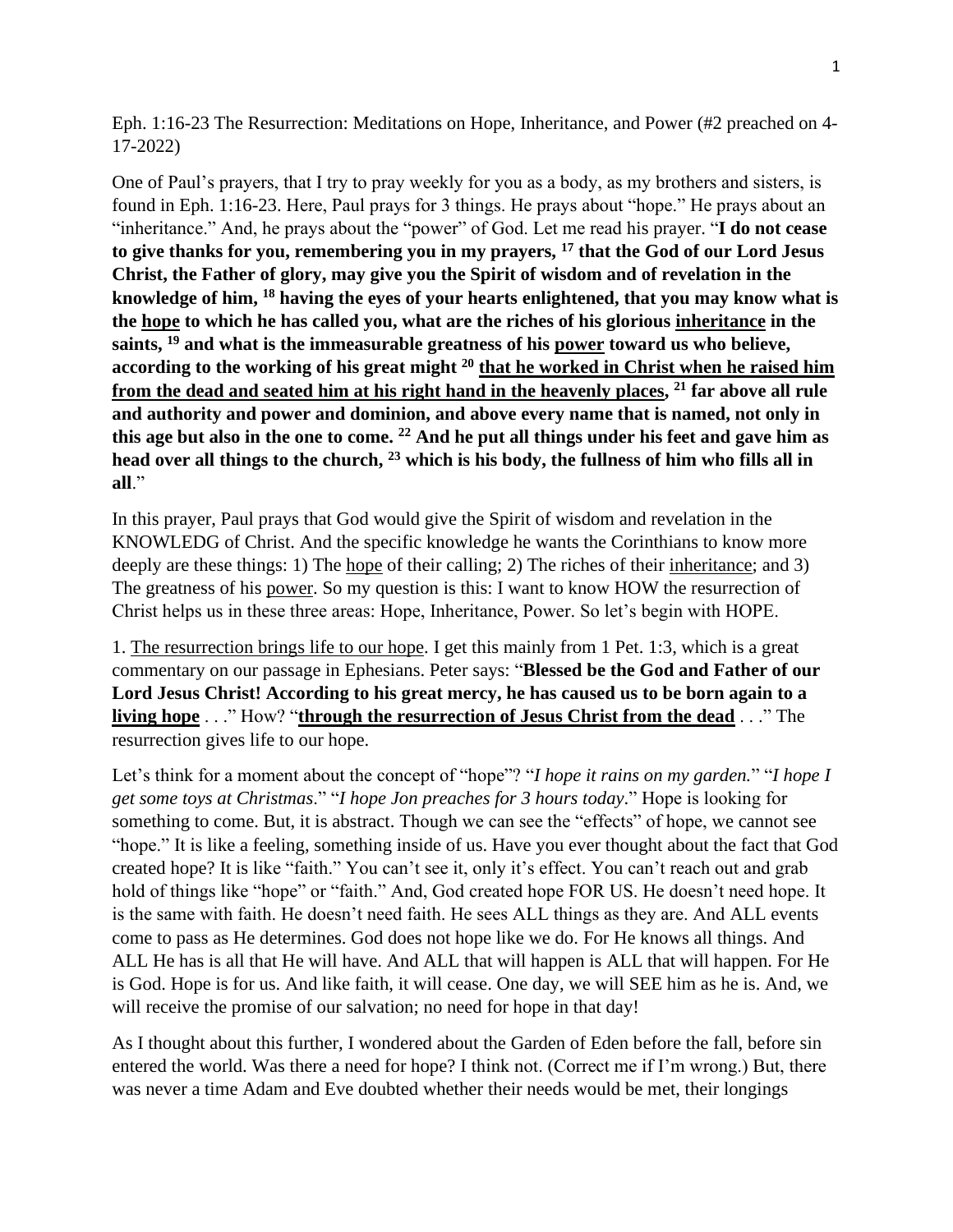fulfilled. They did not wonder, "*Will God leave us*?" or "*Will there be a time when He does not walk with us in the cool or the garden*." There was no need for hope. But, then, Adam and Eve sinned against their God. And EVERYTHING changed, their home, their world, their hearts, their relationship with their creator. And from THAT moment, I believe, in their minds, there was NO HOPE, no possibility to have the things they had before, only death and separation from their God. "*In the day you eat of the tree of the knowledge of good and evil, YOU WILL DIE*."

But then, God comes to Adam and Eve. And he brings Satan along as well. And he gives the man, the woman, and Satan, the specifics of their punishment. And then, in his MERCY, as he gives Satan his punishment, He makes a promise! He introduces this reality we call "hope." He says to the serpent, "**I will put enmity between you and the woman, and between your offspring and her offspring; he shall bruise your head, and you shall bruise his heel**" (Gen. 3:15).

In these words we find a promise, a promise that God will make things right again. And belief, faith, in this promise, all of a sudden brings "HOPE" for Adam and Eve. You see, hope was given to sinful men and women, that we might find what we were created for, to know God, to be with our creator. And it is the same today. Hope is given to us as we wait for God's promise (in fact ALL God's promises) to be fulfilled. But Peter clarifies what real hope is, and what gives life to our hope. The resurrection of Christ is what gives life to our hope. When Jesus died on the cross, Satan "bruised his heel." These are picture words. Looking back, we know God was primarily referring to Jesus' death. But, He did not stay dead. He rose again. And Satan's Head was bruised, his power was taken from him. Bottom Line: The resurrection of Christ gives life to our hope. He is alive! He has conquered death! My hope, your hope is not a dead hope. Because Jesus conquered death, so will you. Because Jesus is in the land of the living, so will you be in the land of the living, in the presence of God.

Do you remember the story of Emmaus? After Jesus death and resurrection, two men were walking from Jerusalem to Emmaus. And Jesus appeared to them (though they did know it). And he asked them what they were discussing. And they told him what happened in Jerusalem. Concerning Jesus, they said, "**our chief priests and rulers delivered him up to be condemned to death, and crucified him. <sup>21</sup> But we had hoped that he was the one to redeem Israel**." Do you see their hope? As Adam and Eve hoped for the presence of God, so these men hoped for Israel's salvation. But, with Jesus' death, their hope was gone. But notice what happens next. They get to their destination. They invite Jesus to their house. And when they sit down to eat, their eyes were opened. There he was! All of a sudden, their faith was alive! Because, he was alive! Living Hope!

The implication is that the world has no hope outside of the resurrection of Christ. Why? Because it's a dead hope, and really no hope at all. If there is no belief in the resurrection. The world "hopes" in many things. But, their hopes will end in death . . . without the resurrection of Christ. Today, our hope is alive because Jesus is risen from the dead! And only those who have been "born again," only those who have had the eyes of their heart "enlightened" (Eph. 1:18), only those who have "believed" in Christ have this hope.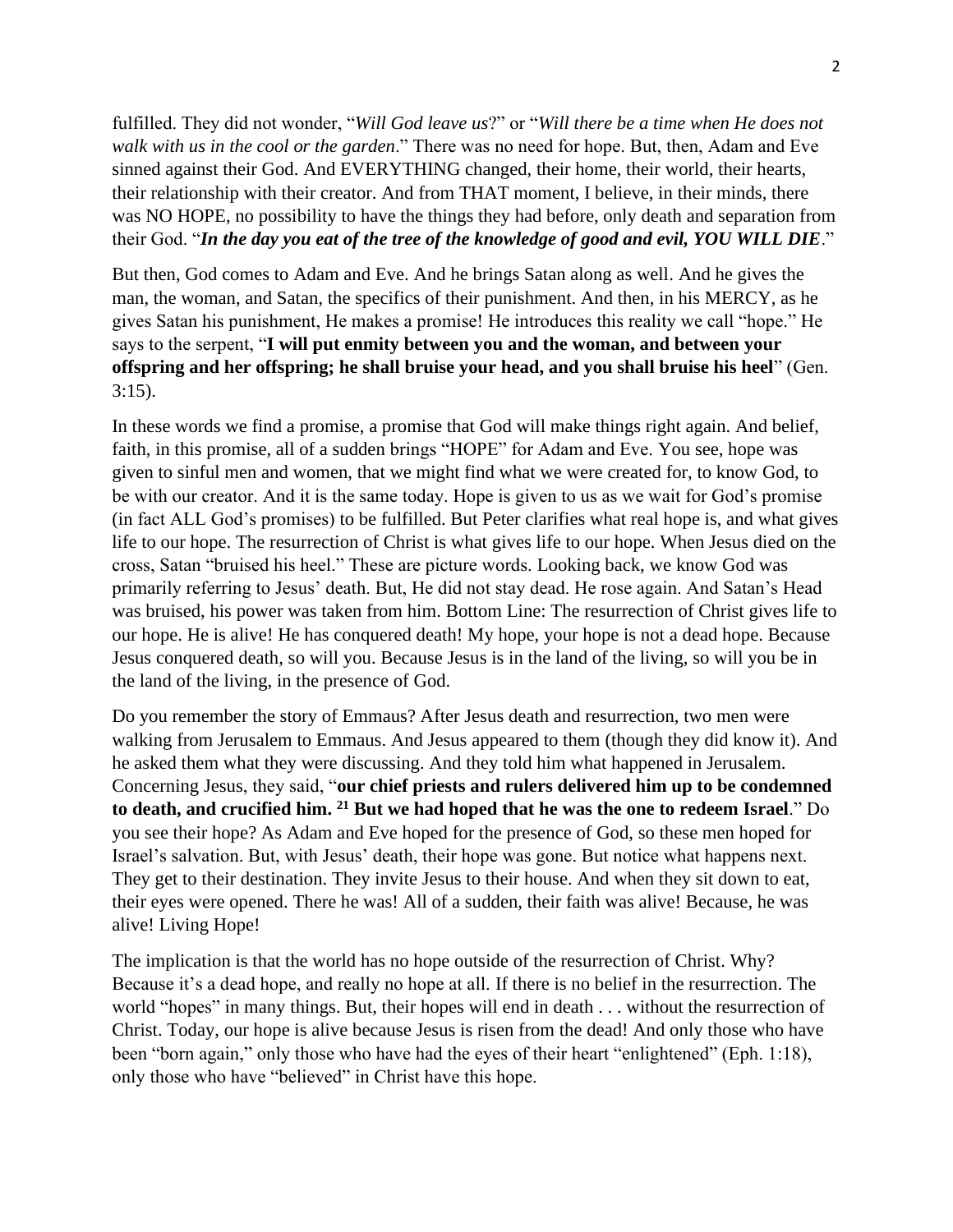Let me give one application from this truth. Since our hope is alive through the resurrection of Christ, we are able to press on in this life through trials and tribulations. This IS the context of Peter's words in 1 Peter. Those Christians were possibly living torches in Nero's gardens. They were losing their lives for their faith. Their property was being plundered. They had no rights as citizens, etc. But, Jesus was risen! And their hope was alive and well! In the same way, if you are in Christ, your hope is alive! He is risen! You can press on!

2. The resurrection secures our inheritance. The 2<sup>nd</sup> part of Paul's prayer for the Ephesians is that they will know his glorious inheritance. (Now, I believe Paul is primarily talking about us as God's people being God's special inheritance. But, I also believe he is referring to our inheritance in heaven as well, which in both cases are tied to the resurrection of Christ.) Brothers and sisters, we have an inheritance waiting for us in heaven! And, the resurrection of Christ secures this inheritance! In the OT God promised Abraham (his descendants) he would give them the Land of Canaan as an inheritance. And through the years of Israel's early history, both in Egypt, and in the dessert, they looked forward to that day when they would live peacefully in the land that flows with milk and honey. This was a great motivation for them to press on in their struggles.

And, after Joshua and the armies of Israel crossed the Jordan River they conquered and God gave them this land. And even under the rule of Solomon, we see a unified kingdom living peacefully in the land of their inheritance. But, this land was not permanent. It was an earthly inheritance that would pass away. We must remember, this inheritance ALWAYS pointed to another land, another inheritance, a real and lasting inheritance in heaven. In that time, those who had faith still looked to the real inheritance that was to come. Think about it! There was no lasting security in that land. There were always wars, always strife, always hate and hostility with neighbors (so we have today). Up until that time, there was nothing that secured their inheritance. There was NO ONE who had conquered ALL their enemies, NO ONE who had conquered ALL the lands around them, and ALL the world that matter. They simply looked forward to heaven by faith.

Now, look with me to the words of Peter in 1 Pet. 1:3-4: "**Blessed be the God and Father of our Lord Jesus Christ! According to his great mercy, he has caused us to be born again to a living hope through the resurrection of Jesus Christ from the dead, <sup>4</sup> to an inheritance** . . ." Stop for a second. Here, Peter links our inheritance with the resurrection. But then he adds something very important about what the resurrection does to our inheritance. He says, "**to an inheritance, that is imperishable, undefiled, and unfading, kept in heaven for you**." Does this sound like the promise of an earthly land in the OT? Do you see the difference? You see, what is earthly is earthly, and will pass away, but what is heavenly will not. God is the King of heaven and He is the owner and sustainer of all things. And Who He is and What He owns is secure in heaven. And, if we go there, He will hold nothing back, but will do good to us for all eternity.

But, we need help. We are on the earth. Our inheritance is in heaven. And, not only are we on the earth, we are sinners. We will die. For the wages of sin is death, and separation from God (ie. No inheritance.) In order to get to heaven, where our inheritance awaits, something must happen. We need transport to that place! We need someone to take us there. This is why Jesus came. Do you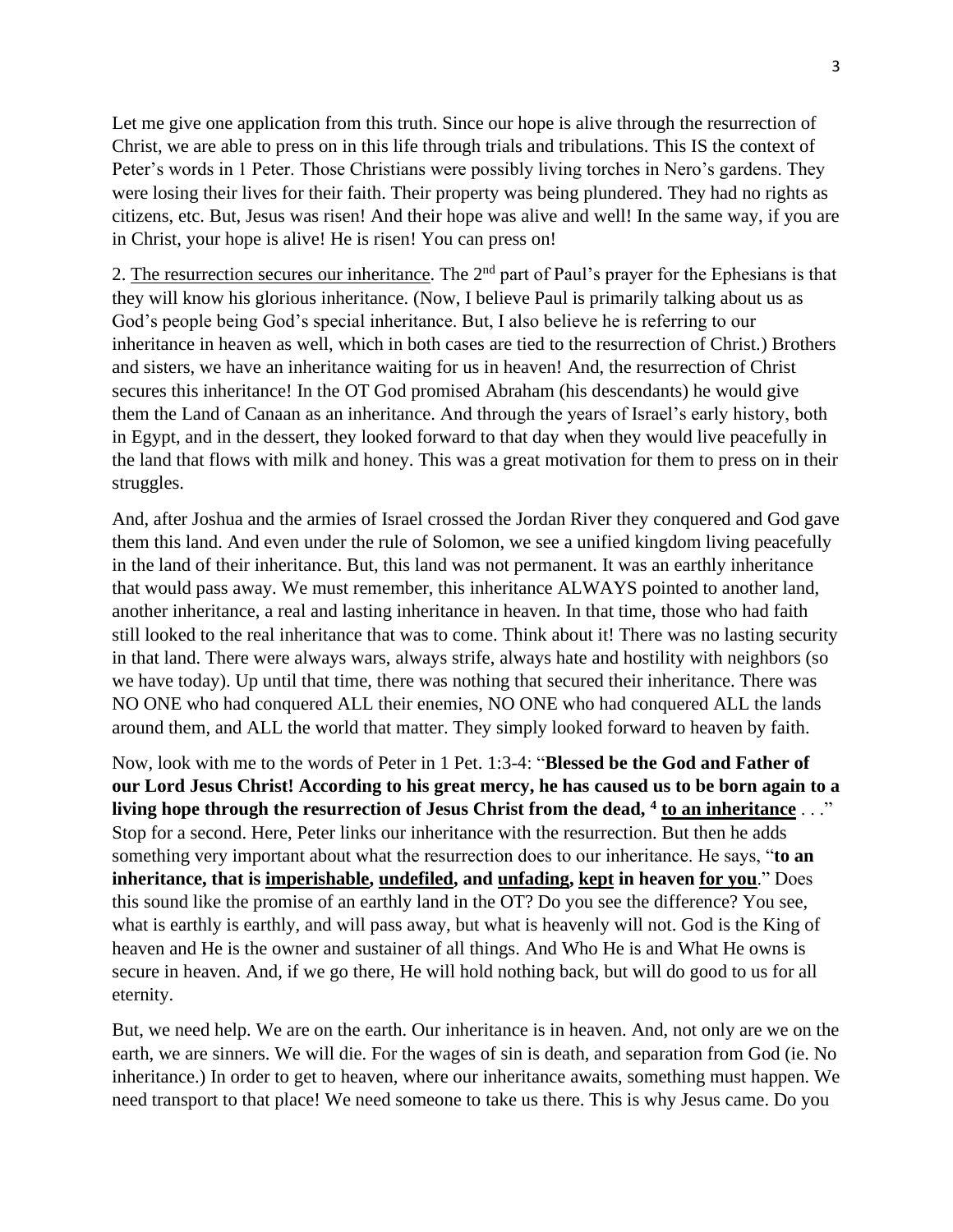remember his words in John 14:1-6? "**Let not your hearts be troubled. Believe in God; believe also in me. <sup>2</sup> In my Father's house are many rooms. If it were not so, would I have told you that I go to prepare a place for you? <sup>3</sup> And if I go and prepare a place for you, I will come again and will take you to myself, that where I am you may be also. <sup>4</sup> And you know the way to where I am going." <sup>5</sup> Thomas said to him, "Lord, we do not know where you are going. How can we know the way?" <sup>6</sup> Jesus said to him, "I am the way, and the truth, and the life. No one comes to the Father except through me**."

You see, when Jesus died on the cross, he bore our sins. He was our sacrifice. He took the wrath of God that we deserved upon himself. He atoned for our sins. But, if we simply consider his death, we still can't get to our inheritance in heaven. Why? Because simply a perfect, holy, death is not enough to take us to heaven. Why? Because death is final. If there is no life after death, there is no heaven. But, Jesus did not stay dead. Three days later, he conquered death. He rose again, victorious. In his death and resurrection, he conquered ALL sin and death. He conquered ALL the enemies of God. And because of this, there is lasting peace, both in our hearts now, and later in heaven, where He ascended and now sits at the right hand of the father. "**Blessed be the God and Father of our Lord Jesus Christ, who has blessed us in Christ with every spiritual blessing in the heavenly places** . . ." (Eph. 1:3). In Eph. 2:6 we also read: He "**raised us up with him and seated us with him in the heavenly places in Christ Jesus, <sup>7</sup> so that in the coming ages he might show the immeasurable riches of his grace in kindness toward us in Christ Jesus**."

Today, the resurrection is the key to the fulfillment of God's promise to give us an inheritance in heaven. For Christ, though he descended to the earth, after his death and resurrection, he ascended to heaven, where He has secured our eternal inheritance.

3. The resurrection is the power of God to save. Finally, this morning, the resurrection is the power of God to save his people. I will only make a few comments here. In Paul's prayer for the Ephesians, he prayed, that they might know in 1:18-19: "**what is the immeasurable greatness of his power toward us who believe, according to the working of his great might**. . ." This is the power of God to save. But, notice how he accomplished this in v. 20: **"that he worked in Christ when he raised him from the dead and seated him at his right hand in the heavenly places** . . ." The resurrection of Christ is God's stamp of approval upon the person and work of Christ on the cross.

I've told this story before, but I must mention again my car registration process. We had to go get our eyes checked, our character evaluated by psychologists, our hearing checked, a detailed physical, a criminal record check, and numerous banks with payments. And at every point, they had to STAMP their approval on our official paper. And at the end, the head doctor at a particular hospital had to give his FINAL stamp of approval. Even if we were to get all the rest of the stamps, that FINAL stamp was the key to rest of them. If not, they ALL were invalid. In much the same way, the resurrection is God's STAMP upon his Son, and God's stamp upon his Son's work. Today, the resurrection is the power of God to save. There is no final salvation without the resurrection.